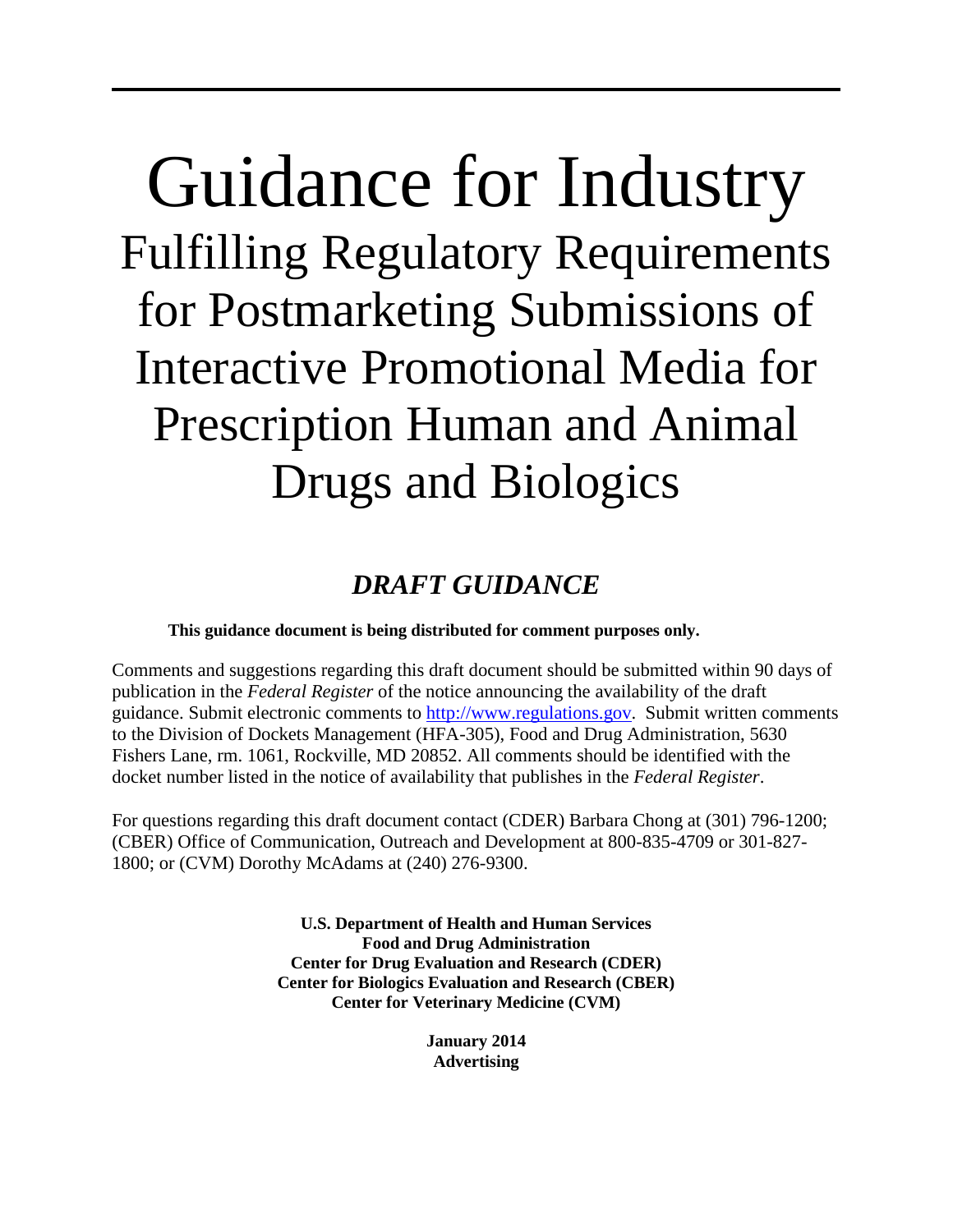# Guidance for Industry Fulfilling Regulatory Requirements for Postmarketing Submissions of Interactive Promotional Media for Prescription Human and Animal Drugs and Biologics

*Additional copies are available from:*

*Office of Communications, Division of Drug Information Center for Drug Evaluation and Research Food and Drug Administration 10903 New Hampshire Ave., Bldg. 51, rm. 2201 Silver Spring, MD 20993-0002 Tel: 301-796-3400; Fax: 301-847-8714; E-mail: [druginfo@fda.hhs.gov](mailto:druginfo@fda.hhs.gov) <http://www.fda.gov/Drugs/GuidanceComplianceRegulatoryInformation/Guidances/default.htm>*

*Office of Communication, Outreach and Development (HFM-40) Center for Biologics Evaluation and Research Food and Drug Administration 1401 Rockville Pike, Suite 200N Rockville, MD 20852-1448 Tel: 800-835-4709 or 301-827-1800; E-mail: ocod@fda.hhs.gov <http://www.fda.gov/BiologicsBloodVaccines/GuidanceComplianceRegulatoryInformation/default.htm>*

*Communications Staff (CVM) Center for Veterinary Medicine Food and Drug Administration 7519 Standish Place, HFV-12 Rockville, MD 20855 Tel: 240-276-9300; E-mail: [AskCVM@fda.hhs.gov](mailto:AskCVM@fda.hhs.gov) <http://www.fda.gov/AnimalVeterinary/GuidanceComplianceEnforcement/GuidanceforIndustry/default.htm>*

> **U.S. Department of Health and Human Services Food and Drug Administration Center for Drug Evaluation and Research (CDER) Center for Biologics Evaluation and Research (CBER) Center for Veterinary Medicine (CVM)**

> > **January 2014 Advertising**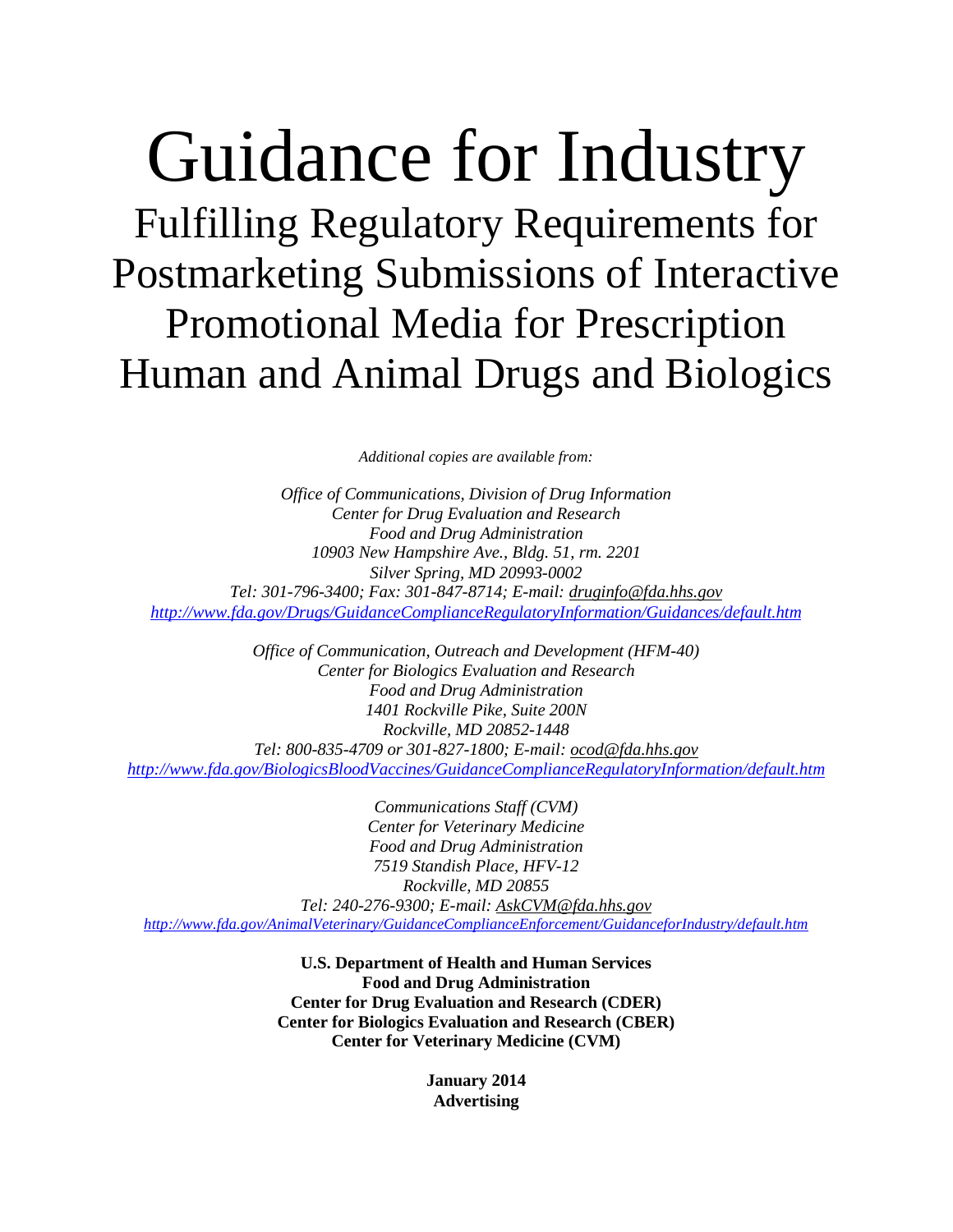*Draft — Not for Implementation*

## **TABLE OF CONTENTS**

| II.  |                                                                                                                       |  |
|------|-----------------------------------------------------------------------------------------------------------------------|--|
| III. | LEGAL OVERVIEW OF STATUTORY AND REGULATORY REQUIREMENTS FOR                                                           |  |
| IV.  | <b>FACTORS CONSIDERED IN DETERMINING POSTMARKETING SUBMISSION</b><br>REQUIREMENTS FOR INTERACTIVE PROMOTIONAL MEDIA 3 |  |
| V.   | RECOMMENDATIONS FOR SUBMITTING INTERACTIVE PROMOTIONAL                                                                |  |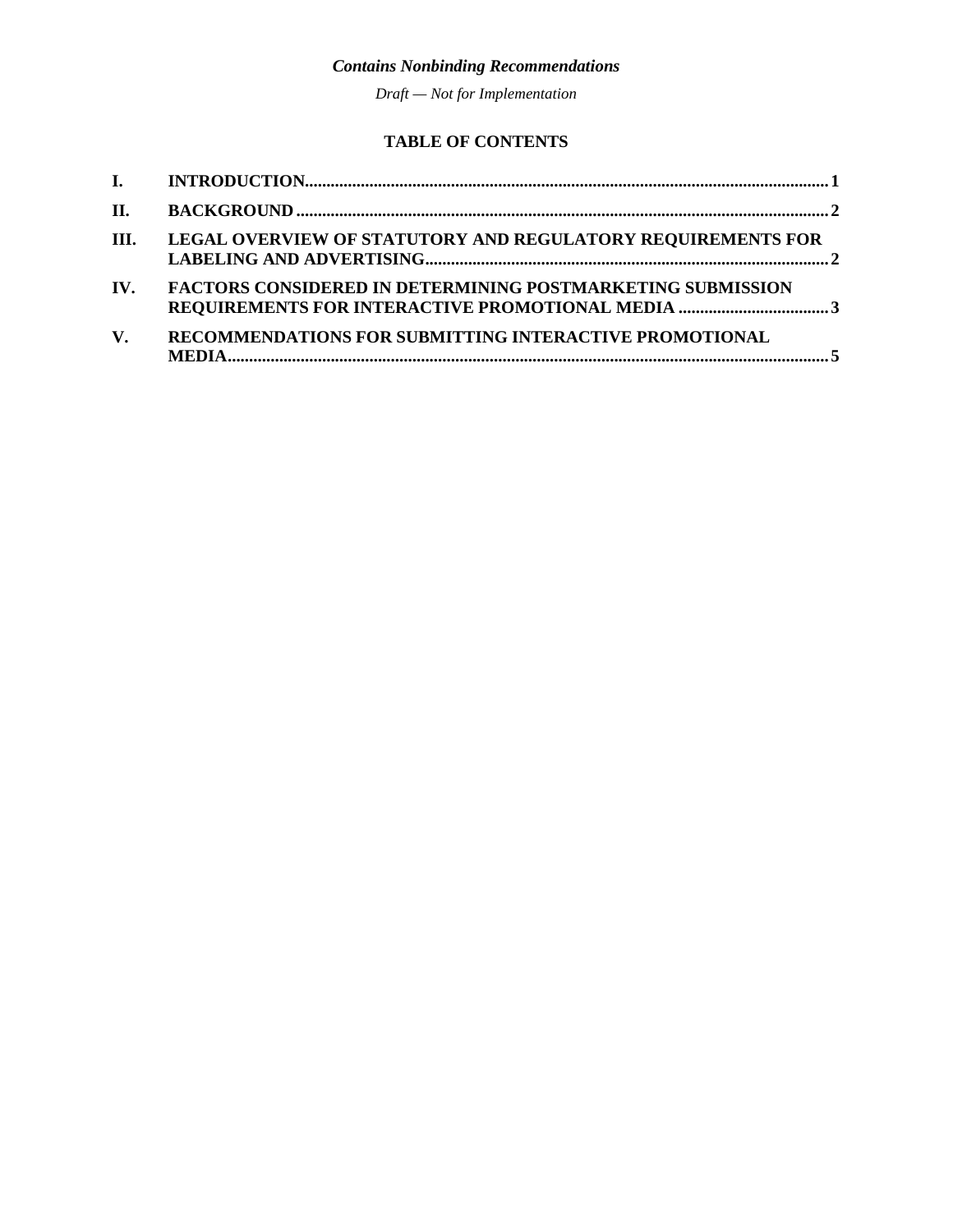*Draft — Not for Implementation*

# Fulfilling Regulatory Requirements for Postmarketing Submissions of Interactive Promotional Media for Prescription Human and Animal Drugs and Biologics

 

 

 This draft guidance, when finalized, will represent the Food and Drug Administration's (FDA's or 8 Agency's) current thinking on this topic. It does not create or confer any rights for or on any person and does not operate to bind FDA or the public. You can use an alternative approach if the approach satisfies 10 the requirements of the applicable statutes and regulations. If you want to discuss an alternative approach, contact the FDA staff responsible for implementing this guidance. If you cannot ident approach, contact the FDA staff responsible for implementing this guidance. If you cannot identify the appropriate FDA staff, call the appropriate number listed on the title page of this guidance.

### **I. INTRODUCTION**

 This draft guidance is intended to describe FDA's current thinking about how manufacturers, packers, and distributors (firms), that may either be the applicant or acting on behalf of the applicant, of prescription human and animal drug and biological products (drugs) can fulfill regulatory requirements [1](#page-3-0) for postmarketing submissions<sup>1</sup> of interactive promotional media for their FDA-approved products.<sup>[2](#page-3-1),[3](#page-3-2)</sup> For the purposes of this guidance, the phrase *interactive promotional media* includes modern tools and technologies that often allow for real-time communications and interactions (e.g., blogs, microblogs, social networking sites, online communities, and live podcasts) that firms use to promote their drugs. Although some interactive promotional media are substantially similar in presentation and content to 26 certain traditional promotional media, such as print media, FDA recognizes that in other cases they<br>27 possess certain unique technological features and offer novel presentation and content features. This possess certain unique technological features and offer novel presentation and content features. This draft guidance describes FDA's current thinking on what the Agency considers to be interactive promotional media and outlines the considerations taken into account in determining if product communications using interactive technologies are subject to FDA's postmarketing submission requirements. Furthermore, this draft guidance provides FDA's recommendations for how firms can fulfill the regulatory requirement to submit postmarketing promotional materials to the FDA in a practical manner to address the potential

<span id="page-3-0"></span><sup>&</sup>lt;sup>1</sup> 21 CFR 314.81(b)(3)(i); 21 CFR 601.12(f)(4); and 21 CFR 514.80(b)(5)(ii). See Section III for a detailed description of these postmarketing submission requirements.

<span id="page-3-1"></span><sup>&</sup>lt;sup>2</sup> This draft guidance has been prepared by the Office of Prescription Drug Promotion (OPDP) in the Center for Drug Evaluation and Research (CDER) in consultation with the Center for Biologics Evaluation and Research (CBER) and the Center for Veterinary Medicine (CVM).

<span id="page-3-2"></span><sup>&</sup>lt;sup>3</sup> The recommendations in this draft guidance also apply to biological products that are approved for marketing under section 351 of the Public Health Service Act (PHS Act). Because each biological product also meets the definition of "drug" or "device" under the Federal Food, Drug, and Cosmetic Act (FD&C Act), it is also subject to provisions of the FD&C Act applicable to drugs or devices, as well as the regulations implementing these provisions, except that a biological product licensed under section 351 of the PHS Act is not required to have an approved new drug application under section 505 of the FD&C Act (21 U.S.C. 355). See PHS Act section 351(j), (42 U.S.C. 262(j)). The recommendations in this draft guidance do not apply to veterinary biological products regulated under the Virus-Serum-Toxin Act (21 U.S.C. 151, et seq.) by the U.S. Department of Agriculture.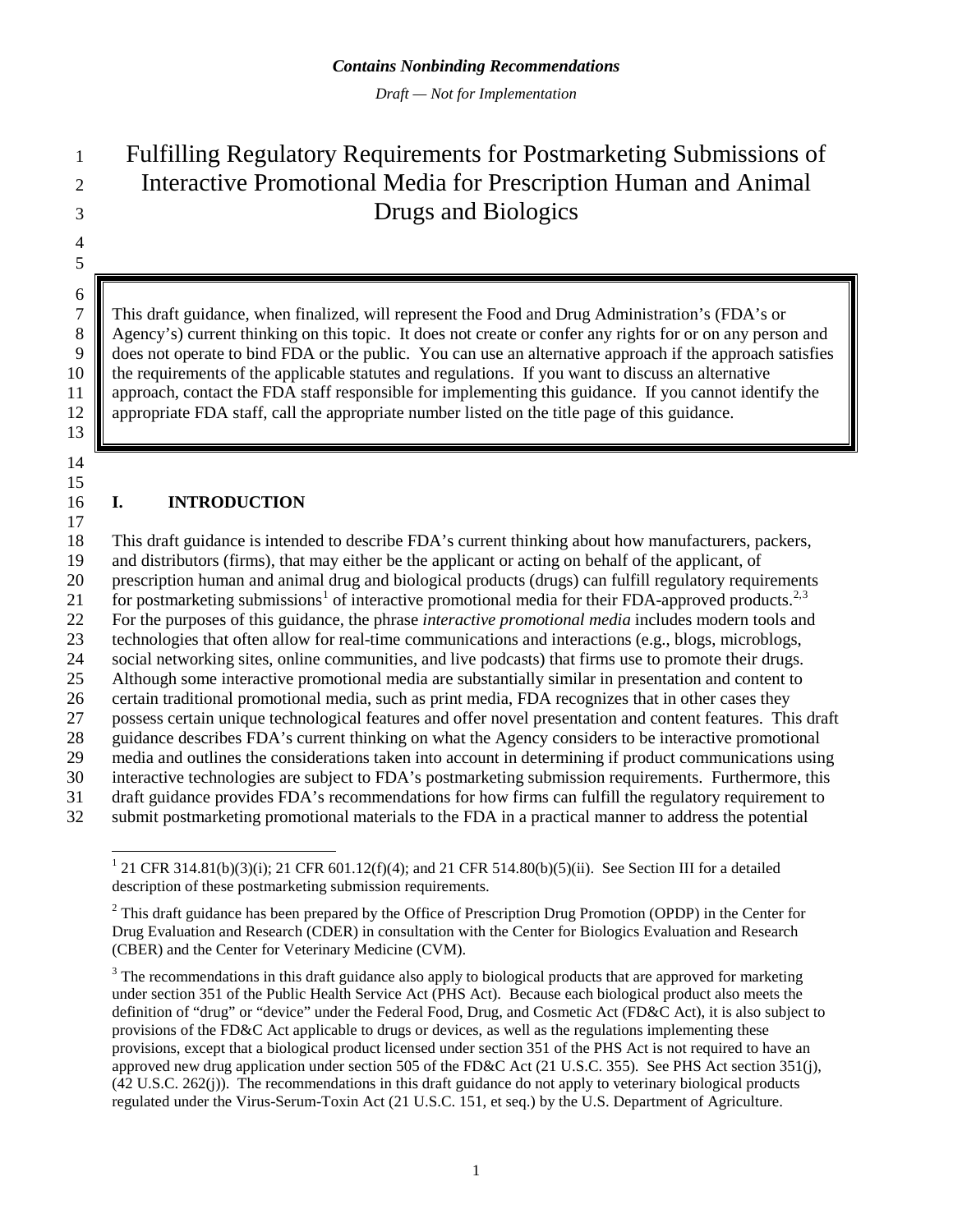*Draft — Not for Implementation*

- volume of real-time information that is continuously posted and shared through various interactive
- promotional media platforms.
- 
- The organization of the draft guidance is as follows: after some background information regarding
- postmarketing submission requirements (Section II), a brief legal overview of statutory and regulatory
- requirements for labeling and advertising is presented, including postmarketing submission requirements
- (III). Then, considerations related to submission of interactive promotional media are discussed with
- some illustrative examples (IV), and, finally, FDA's recommendations for submitting such promotional materials are provided (V).
- 

 FDA's guidance documents, including this draft guidance, do not establish legally enforceable rights or responsibilities. Instead, guidances describe the Agency's current thinking on a topic and should be viewed only as recommendations, unless specific regulatory or statutory requirements are cited. The use of the word *should* in Agency guidances means that something is suggested or recommended, but not required. 

## **II. BACKGROUND**

 FDA's regulation of prescription drug product promotion extends both to promotional activities that are carried out by the firm itself, and to promotion conducted on the firm's behalf. In determining whether the firm is accountable for a communication about its product(s), the Agency considers whether the firm or anyone acting on its behalf is influencing or controlling the product promotional activity or communication in whole or part. Firms may have a variety of options for how much control they exert over activities that utilize interactive promotional media, regardless of whether the promotional activity occurs on firm-sponsored or third-party venues. For example, a firm may promote its products through product websites, discussion boards, chat rooms, or other public electronic forums that it maintains and over which it has full control. In addition, third-party sites (i.e., websites and other venues that are either entirely independent of a firm's control and influence, or not fully controlled by a firm) may promote a firm's products.

 As part of the postmarketing reporting requirements under the Federal Food, Drug, and Cosmetic Act (FD&C Act), application holders are required to submit all promotional labeling and advertising pieces at the time of initial dissemination of the labeling and at the time of initial publication of the advertisement for a drug. However, for some interactive promotional media, submission "at the time of initial dissemination" may pose a challenge for firms, particularly when these media communicate information that is displayed in real time. While "at the time of initial dissemination" does not refer to submissions on a weekly, monthly, or other routine schedule, FDA intends to exercise its enforcement discretion under certain circumstances due to the high volume of information that may be posted within short periods of time using interactive promotional media that allow for real-time communications. If a firm submits interactive promotional media in the manner described in this draft guidance, FDA intends to exercise enforcement discretion regarding the regulatory requirements for postmarketing submissions related to promotional labeling and advertising. 

#### **III. LEGAL OVERVIEW OF STATUTORY AND REGULATORY REQUIREMENTS FOR LABELING AND ADVERTISING**

- 
- Under the FD&C Act, the Agency has responsibility for regulating the manufacture, sale, and distribution
- of drugs in the United States. This authority includes oversight of the labeling and advertising of
- 81 prescription drugs and biologics (21 U.S.C. 352 (a) & (n)).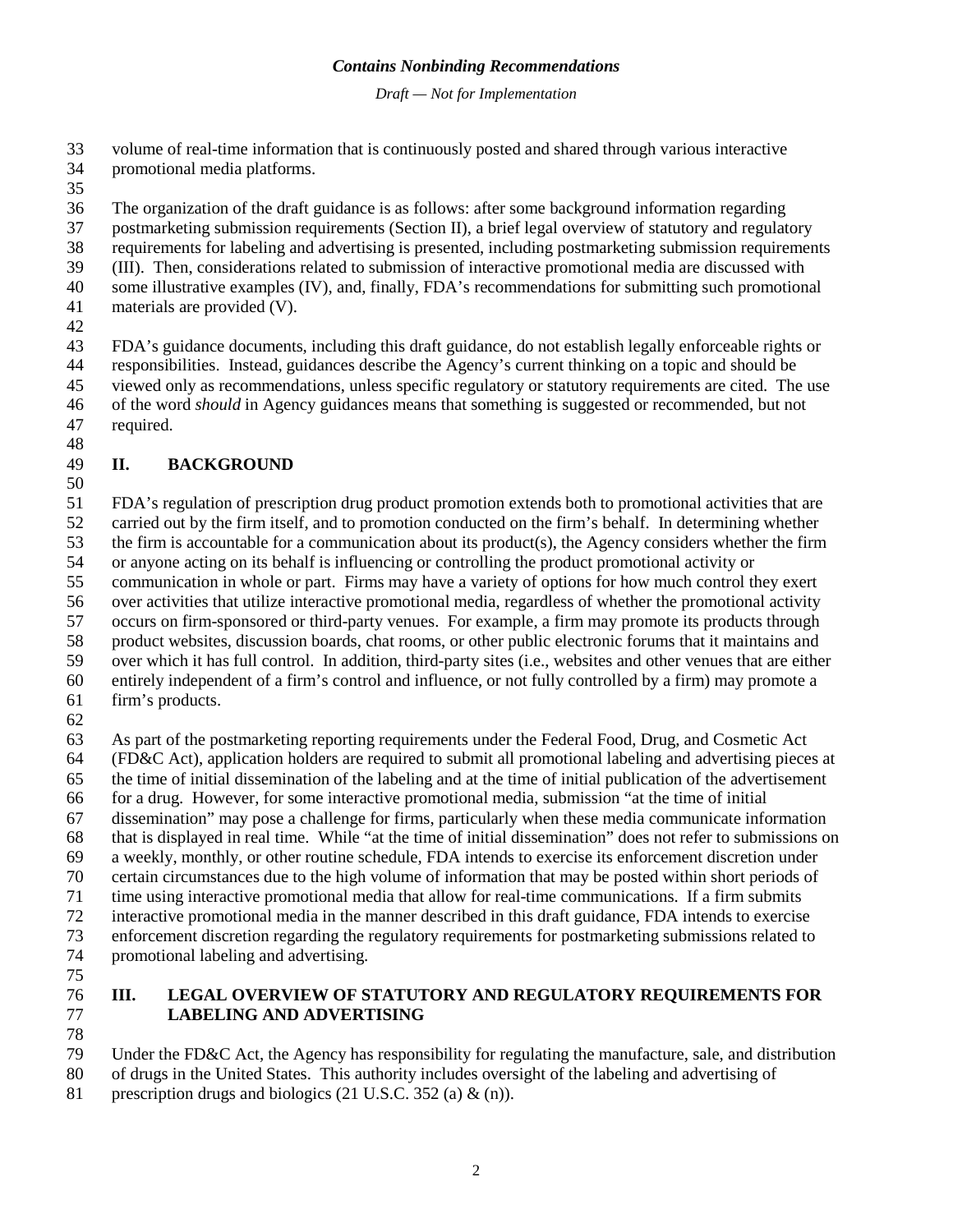*Draft — Not for Implementation*

- Section 201(m) of the FD&C Act defines *labeling* as "all labels and other written, printed, or graphic 84 matter (1) upon any article or any of its containers or wrappers, or (2) accompanying such article" (21) U.S.C.  $321(m)$ . <sup>[4](#page-5-0)</sup> The U.S. Supreme Court has explained that the language "accompanying such article" in the "labeling" definition is interpreted broadly, to include materials that supplement or explain an article. No physical attachment between the materials and the article is necessary; rather, it is the textual relationship between the items that is significant. *Kordel v. United States*, 335 U.S. 345, 350 (1948). FDA generally recognizes two types of labeling for drugs: FDA-required labeling and promotional labeling. Promotional labeling is generally any labeling, other than the FDA-required labeling, that is devised for promotion of the product. Examples of promotional labeling pieces are described at 21 CFR 202.1(l)(2). Also, under the FD&C Act and FDA's implementing regulations, the applicant shall submit specimens of mailing pieces and any other labeling or advertising devised for promotion of the drug product at the time of initial dissemination of the labeling and at the time of initial publication of the advertisement for a prescription drug product. Each submission is required to be accompanied by a completed Form FDA 98 2253 (Transmittal of Advertisements and Promotional Labeling for Drugs for Human Use) (21 CFR 99 314.81(b)(3)(i) and 21 CFR 601.12(f)(4)).  $314.81(b)(3)(i)$  and 21 CFR 601.12(f)(4)). For prescription and over-the-counter new animal drugs, the applicant must submit at the time of initial dissemination one set of specimens of mailing pieces and other labeling. For prescription new animal drugs, the applicant must also submit one set of specimens of any advertisement at the time of initial publication or broadcast. Each submission of promotional labeling or advertisements must be 105 accompanied by a completed Form FDA 2301 (21 CFR 514.80(b)(5)(ii)). **IV. FACTORS CONSIDERED IN DETERMINING POSTMARKETING SUBMISSION REQUIREMENTS FOR INTERACTIVE PROMOTIONAL MEDIA** FDA considers the following in determining a firm's responsibility for submitting interactive promotional media to FDA as required by postmarketing submission requirements: 113 1. A firm is responsible for product promotional communications on sites that are owned, controlled, created, influenced, or operated by, or on behalf of, the firm. created, influenced, or operated by, or on behalf of, the firm. Such product promotional communications may include firm-sponsored microblogs (e.g., Twitter), social networking sites (e.g., Facebook), firm blogs, and other sites that are under the control or influence of the firm. In determining whether a firm must submit promotional material about its product(s) to FDA, the Agency considers whether the firm, or anyone acting on its behalf, is influencing or controlling the promotional activity or communication in whole or part. Thus, a firm is responsible if it exerts influence over a site in any particular, even if the influence is limited in scope. For example, if the firm collaborates on or has editorial, preview, or review privilege over the content provided, then it is responsible for that content. *Example 1*: A firm provides on its product website an online forum that gives users the opportunity to post comments about the use of its product. In this case, the firm is responsible for submitting to FDA the
- <span id="page-5-0"></span>product website to meet the postmarketing submission requirements because the firm created, owns, or

See also 21 CFR 1.3(a).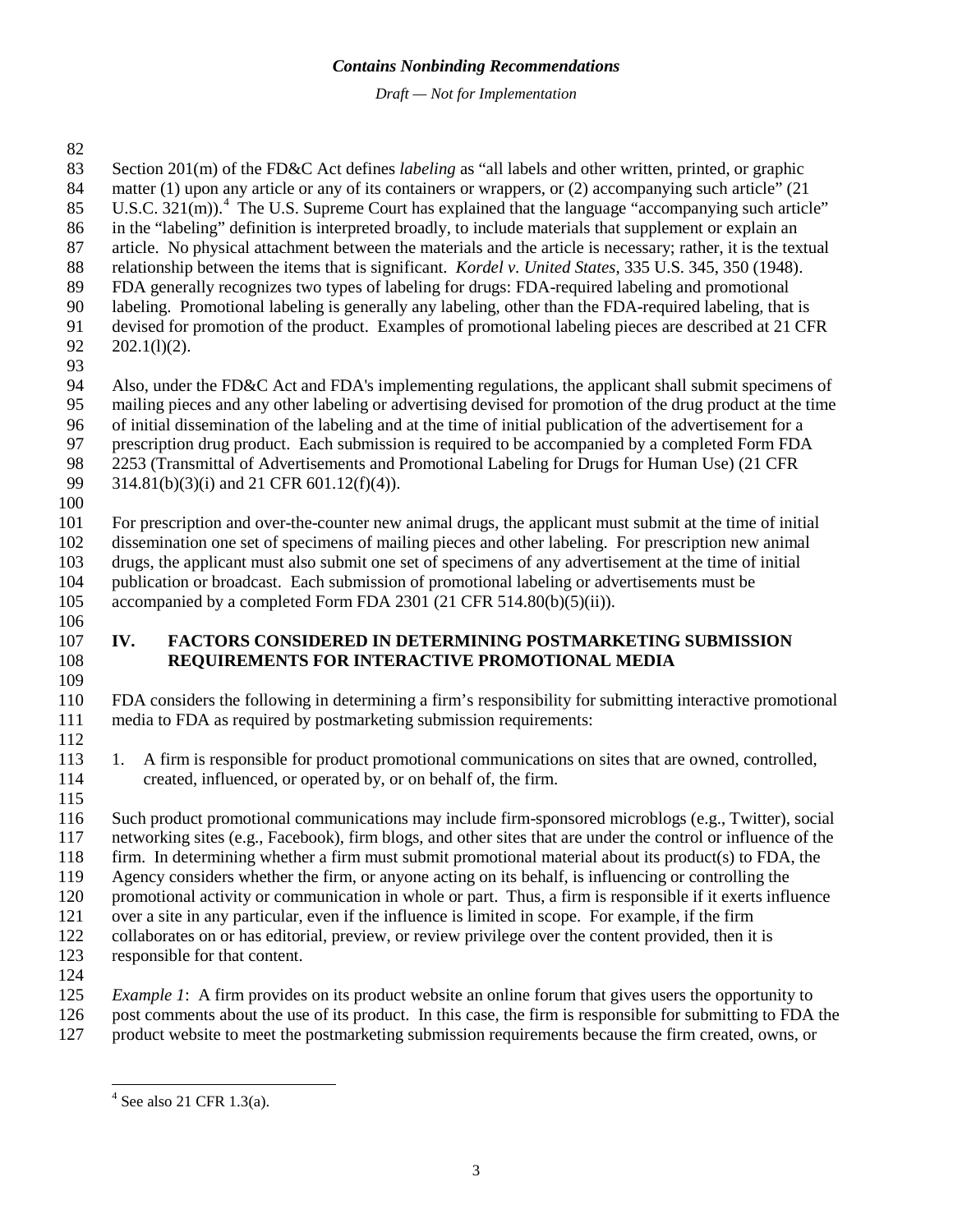*Draft — Not for Implementation*

 operates the website. (See the discussion regarding user generated content (UGC) on firm-owned or firm- controlled venues at the end of this section.) 2. Under certain circumstances, a firm is responsible for promotion on third-party sites. A firm is responsible for promotion on a third-party site if the firm has any control or influence on the third-party site, even if that influence is limited in scope. For example, if a firm collaborates, or has editorial, preview, or review privilege, then it is responsible for its promotion on the site and, as such, that site is subject to submission to FDA to meet postmarketing submission requirements. However, if a firm provides only financial support (e.g., through an unrestricted educational grant) and has no other control or influence on that site, then the firm is *not* responsible for information on a third-party site, and has no obligation to submit the content to FDA. Furthermore, if a firm is merely providing promotional materials to a third-party site but does not direct the placement of the promotion within the site and has no other control or influence on that site, the firm is responsible only for the content it places there and, thus, is responsible only for submitting to FDA promotional content that was disseminated on that site. *Example 2*: A firm does not have any control of, or influence on, information on an independent third-145 party site but chooses to promote its product on this site (e.g., by providing specific promotional content such as firm-initiated UGC). In this situation, to meet postmarketing submission requirements, the firm is responsible for submitting to FDA the promotional content it provided to the site. (See Section V for FDA's recommendations for how to submit.) *Example 3*: A firm makes suggestions on the placement of its promotional messages on an independent third-party site. Because the firm influenced the placement of its promotion within the third-party site, the firm is responsible for submitting to FDA the promotion, along with the surrounding pages, to adequately provide context to facilitate the review of the third-party site, in order to fulfill the postmarketing submission requirements. In summary, regardless of financial support, if a firm has any control of, or influence on, the third-party site, even if limited in scope, it is responsible for submission to FDA to meet the postmarketing submission requirements. 159<br>160 3. A firm is responsible for the content generated by an employee or agent who is acting on behalf of the firm to promote the firm's product. FDA's regulation of prescription drug product promotion extends both to promotional activities that are carried out by the firm itself, and to promotion conducted on the firm's behalf. Therefore, a firm is responsible for the content generated by its employees or any agents acting on behalf of the firm who promote the firm's product. For example, if an employee or agent of a firm, such as a medical science liaison or paid speaker (e.g., a key opinion leader) acting on the firm's behalf, comments on a third-party site about the firm's product, the firm is responsible for the content its employee or agent provides. A firm is also responsible for the content on a blogger's site if the blogger is acting on behalf of the firm. Therefore, a firm is responsible for UGC and communications of its employees or anyone acting on behalf of the firm and, as such, those materials are subject to submission to FDA to meet the postmarketing submission requirements. 173<br>174 All UGC meeting these parameters for interactive promotional media should be submitted to the FDA as

recommended below in Section V.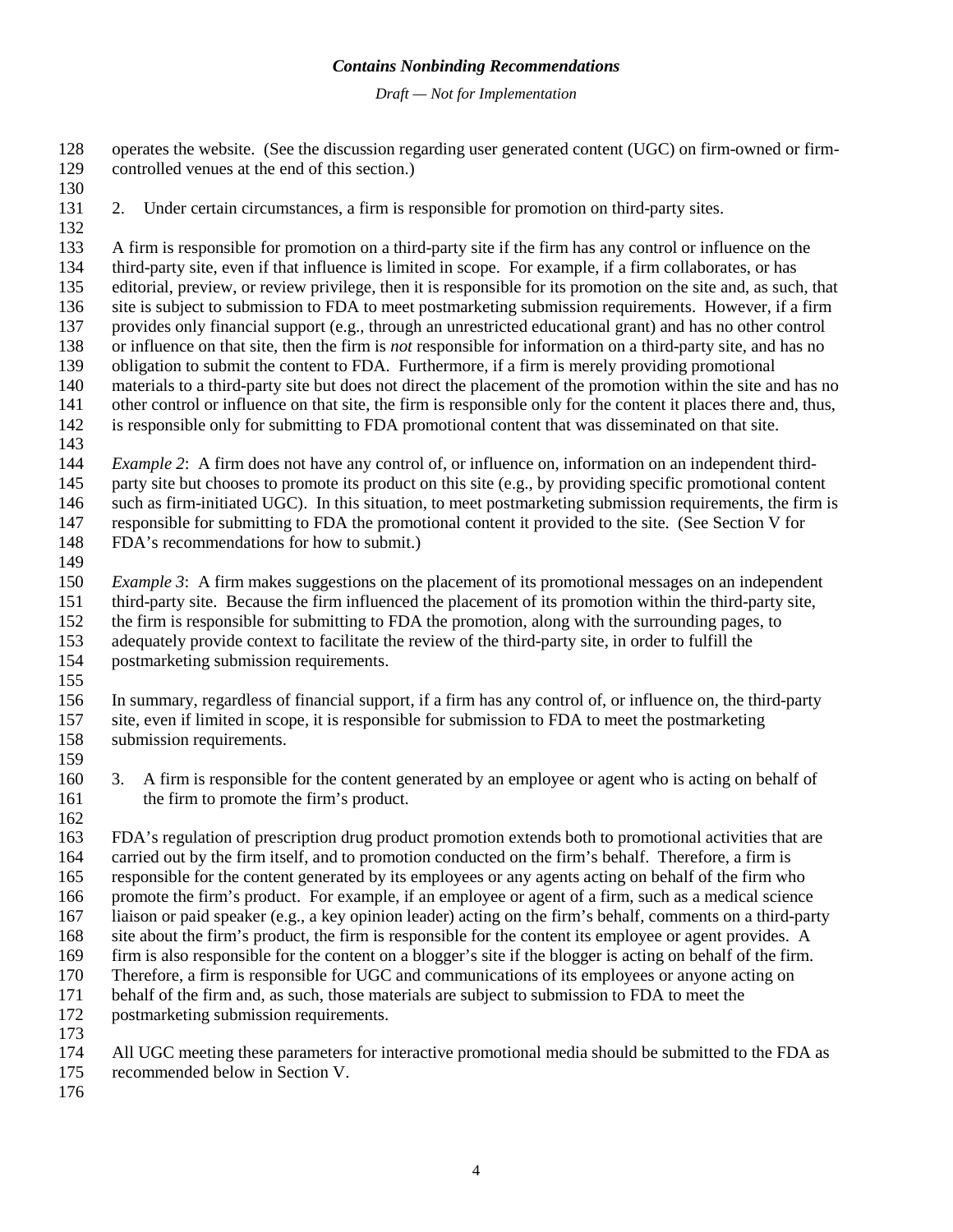*Draft — Not for Implementation*

*Example 4*: A sales representative acting on behalf of a firm posts comments about the innovative release

 mechanism of the firm's product on an independent third-party site. Because the sales representative is acting on behalf of the firm, the firm is responsible for submitting the comments to FDA to meet the

postmarketing submission requirements.

*Example 5*: A representative of a firm, such as a blogger paid by the firm, maintains a blog about the

- firm's product. The firm is responsible for submitting the blog to FDA to meet the postmarketing
- submission requirements.
- 

 FDA recommends that a firm be transparent in disclosing its involvement on a site by clearly identifying the UGC and communications of its employees or third parties acting on behalf of the firm. This could be achieved by inclusion of the firm's identifier (e.g., name or logo) as part of the communication. However, a firm generally is not responsible for UGC that is truly independent of the firm (i.e., is not produced by, 190 or on behalf of, or prompted by the firm in any particular).<sup>[5](#page-7-0)</sup> FDA will not ordinarily view UGC on firm- owned or firm-controlled venues such as blogs, message boards, and chat rooms as promotional content on behalf of the firm as long as the user has no affiliation with the firm and the firm had no influence on the UGC.

FDA recommends that a firm submit to the Agency on Form FDA 2253 or Form FDA 2301 specimens of

 the interactive promotional media being used on the firm-owned or firm-controlled venue (e.g., blog, message board, or chat room), as described below in Section V. FDA recognizes that firms may be

198 submitting both firm-generated and independent UGC on Form FDA 2253 or Form FDA 2301 as both<br>199 firm-generated and independent UGC may be dispersed throughout the interactive promotional venue. firm-generated and independent UGC may be dispersed throughout the interactive promotional venue.

# **V. RECOMMENDATIONS FOR SUBMITTING INTERACTIVE PROMOTIONAL MEDIA**

 FDA recognizes the challenges of submitting promotional materials that display real-time information and, in this section, recommendations for submitting interactive promotional media are provided. If a firm submits interactive promotional media in the manner described in this draft guidance, FDA intends to exercise enforcement discretion regarding the regulatory requirements for postmarketing submissions related to promotional labeling and advertising. However, the Agency's expectations for submitting static 208 promotional materials (e.g., sites that do not allow real-time communications and emails with<br>209 predetermined content) that are substantially similar to traditional promotional materials in pre predetermined content) that are substantially similar to traditional promotional materials in presentation 210 and content remain unchanged. $6<sup>6</sup>$ 

Unless otherwise specified in this guidance, the principles set forth below apply to the submission of

<span id="page-7-0"></span>interactive promotional media that display real-time communications, regardless of the target audience.

 Cf. 47 U.S.C. 230(c)(1) ("no provider or user of an interactive computer service shall be treated as the publisher or speaker of any information provided by another information content provider"). The Communications Decency Act further defines "information content provider" as someone "responsible, in whole or in part, for the creation or development of information provided through the Internet or any other interactive computer service." 47 U.S.C.  $230(f)(3)$ .

<span id="page-7-1"></span><sup>&</sup>lt;sup>6</sup> Please note that the Agency expects that submissions of static promotional materials should remain unchanged. For example, a firm should submit its entire static product website at the time of first use. If the firm then updates one page or section of this static product website, the firm can submit only the updated page or section with a crossreference to the original submission of the website noted on Form FDA 2253 or Form FDA 2301, including the date of the original submission. If the website is substantially revised, the firm should submit the revised website in its entirety.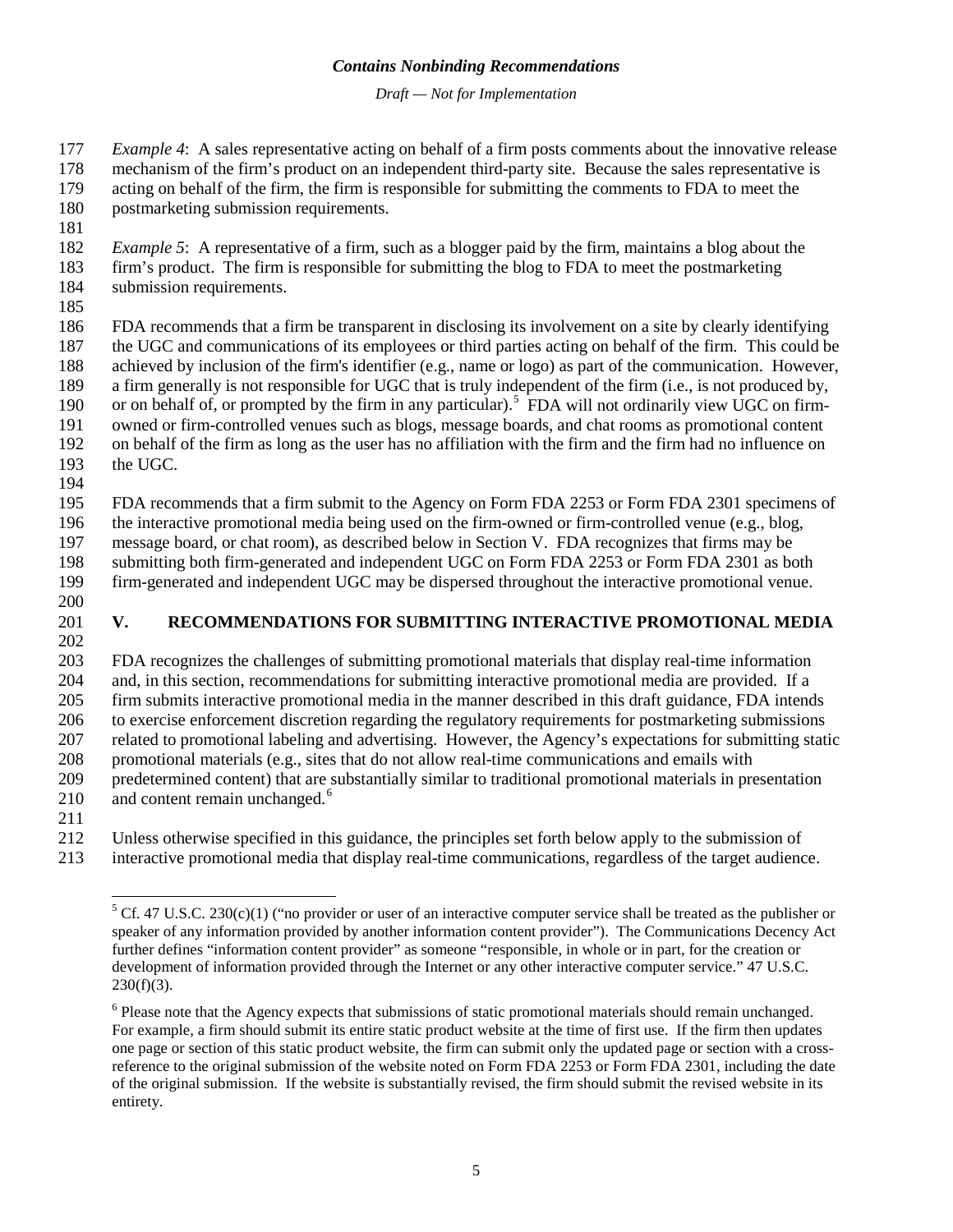*Draft — Not for Implementation*

 The examples and recommendations provided are intended to provide guidance and illustrate possible approaches. Firms are free to use alternative approaches if these approaches satisfy the requirements of

- the statute and regulations.
- 
- 1. At the time of initial display, a firm should submit in its entirety all sites for which it is responsible on Form FDA 2253 or Form FDA 2301. For example, the firm should submit the comprehensive 220 static product website with the addition of the interactive or real-time components.<sup>[7](#page-8-0)</sup>
- 

 The firm should include annotations to describe the parts that are interactive and allow for real-time communications. Any subsequent changes should be annotated and resubmitted to the Agency on Form FDA 2253 or Form FDA 2301 at the time of initial display (i.e., resubmission). The firm should also provide a cross-reference by noting the submission date of the most recent version of the site in the comments section of the form. However, after the initial submission or resubmission, if the site is publically accessible without restrictions such as a password or subscription ("non-restricted") and remains unchanged other than displaying real-time information, FDA does not intend to object if the firm submits to the Agency on Form FDA 2253 or Form FDA 2301 an updated listing of the site that does not include screenshots or other visual representations of the actual interactive or real-time communication, as described in number 3 below. If access to the site is restricted (e.g., is password protected or a subscription is required), see number 4 below.

 2. For third-party sites on which a firm's participation is limited to interactive or real-time communications, a firm should submit the home page of the third-party site, along with the interactive page within the third-party site and the firm's first communication, on Form FDA 2253 or Form FDA 2301 at the time of initial display.

 The firm may include any annotations that describe its communications within the third-party site. After the initial submission, if the firm remains an active participant on the third-party site, and that site is non- restricted, FDA does not intend to object if the firm submits to the Agency on Form FDA 2253 or Form FDA 2301 an updated listing of the site that does not include screenshots or other visual representations of the actual interactive or real-time communication, as described in number 3 below. If access to the site is restricted, see number 4 below.

245<br>246

3. Once every month, a firm should submit an updated listing of all non-restricted sites for which it is responsible or in which it remains an active participant and that include interactive or real-time communications. Firms need not submit screenshots or other visual representations of the actual interactive or real-time communications with the monthly updates.

 Once every month, the firm should submit a Form FDA 2253 or Form FDA 2301 for the non-restricted sites for which the firm is responsible or in which it remains an active participant and that include interactive or real-time communications. Multiple sites and the corresponding documents can be submitted with a single Form FDA 2253 or Form FDA 2301. Firms should include a separate document for each site which includes the site name, URL, and date range, as well as a cross-reference to the date of

the most recent submission of the site. Screenshots or other visual representations of the actual

<span id="page-8-0"></span>interactive or real-time communications need not be submitted with the monthly updates if the site is non-

 $<sup>7</sup>$  It is preferable for the firm to submit the interactive or real-time communications in an archivable format that</sup> allows FDA to view and interact with the submission in the same way as the end user (e.g., working links). Alternatively, firms should submit screen shots or other visual representations.